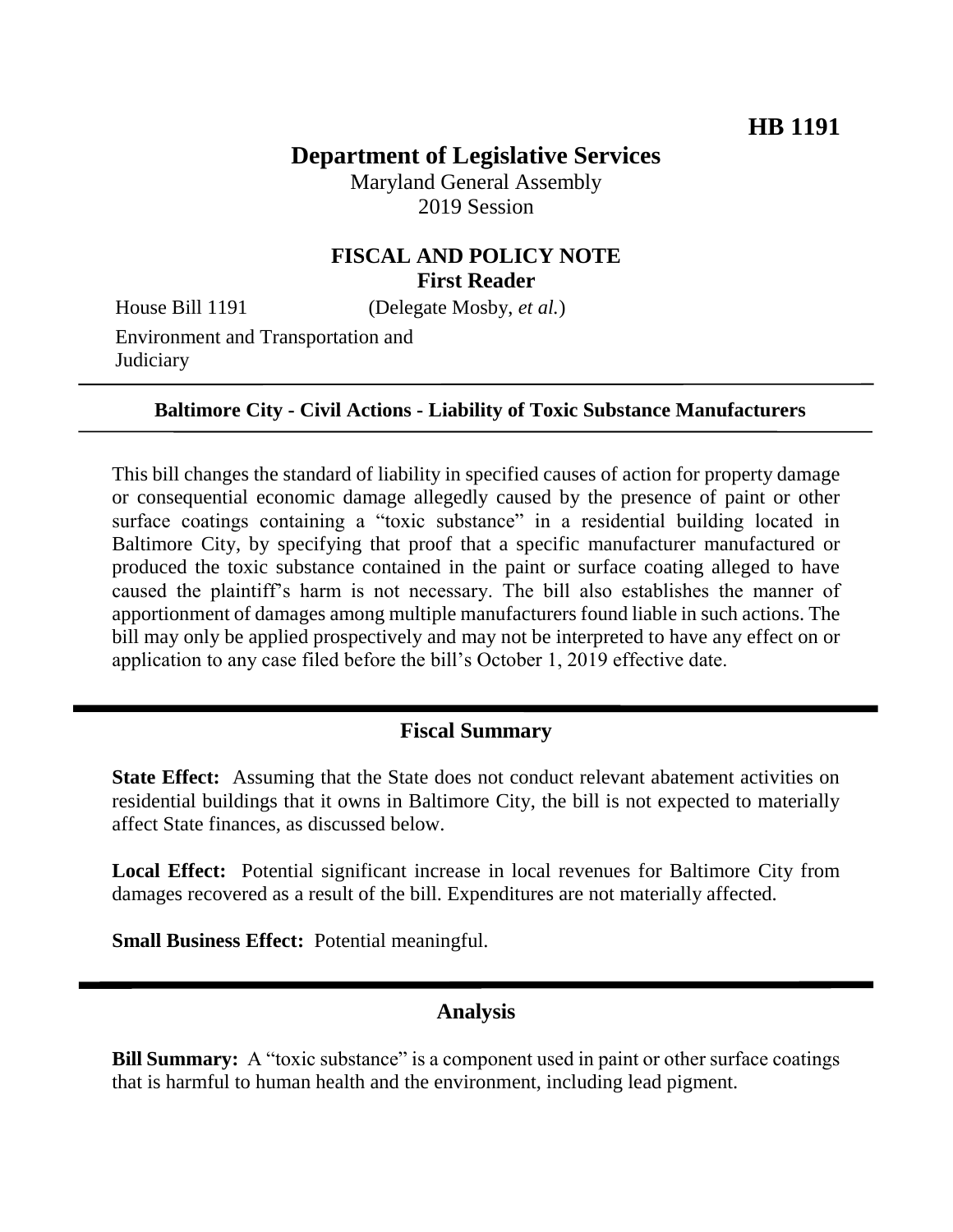### *Causes of Action*

The bill applies only to an action brought against a manufacturer for property damage or consequential economic damage allegedly caused by the presence of paint or other surface coatings containing a toxic substance in a residential building located in Baltimore City. The bill does not apply to an action (1) for damages against a manufacturer for personal injury or death allegedly caused by the presence of paint or surface coatings containing a toxic substance in a residential building located in Baltimore City; (2) against any person other than a manufacturer; or (3) brought by a person other than Baltimore City, the Housing Authority of Baltimore City (HABC), or the owner of a residential building located in Baltimore City.

"Manufacturer" means a person that manufactured or produced a toxic substance for sale or use as a component of paint or other surface coatings, or a predecessor-in-interest of the person. "Manufacturer" does not include a person/predecessor-in-interest that only sold a toxic substance or product containing a toxic substance at retail or wholesale or applied a product containing a toxic substance in a residential building.

The damages for which a manufacturer is liable include (1) damages sustained by HABC or the owner of a residential building located in Baltimore City required to comply with specified abatement activities; (2) expenses voluntarily incurred by HABC or the owner of a residential building located in Baltimore City to abate toxic hazards; (3) expenses incurred by Baltimore City to enforce lead-based paint laws, raise awareness about the presence of toxic substances in housing, and conduct outreach and screening activities for at-risk populations; (4) the reasonable future costs associated with the testing, removal, abatement, or elimination of toxic hazards that exist in a residential building located in Baltimore City at the time an action is filed; and (5) lost rent, as specified.

A plaintiff in a negligence action against a manufacturer is not required to prove that a specific manufacturer manufactured or produced the toxic substance contained in the paint or surface coating alleged to have caused the plaintiff's harm. A manufacturer may be held liable for damages allegedly caused by the presence of paint or surface coatings containing a toxic substance in a residential building located in Baltimore City, if the plaintiff shows that (1) the plaintiff's alleged harm was caused by a toxic substance used as a component of paint or surface coatings; (2) the manufacturer manufactured or produced the toxic substance for sale or use as a component of paint or surface coatings; and (3) the manufacturer breached a legally recognized duty to the plaintiff under State law in the course of selling, manufacturing, promoting, or distributing the toxic substance.

It is a defense to an action that the manufacturer did not sell, manufacture, promote, or distribute the toxic substance in Baltimore City or during the time period when the allegedly harmful paint or surface coating was applied.

HB 1191/ Page 2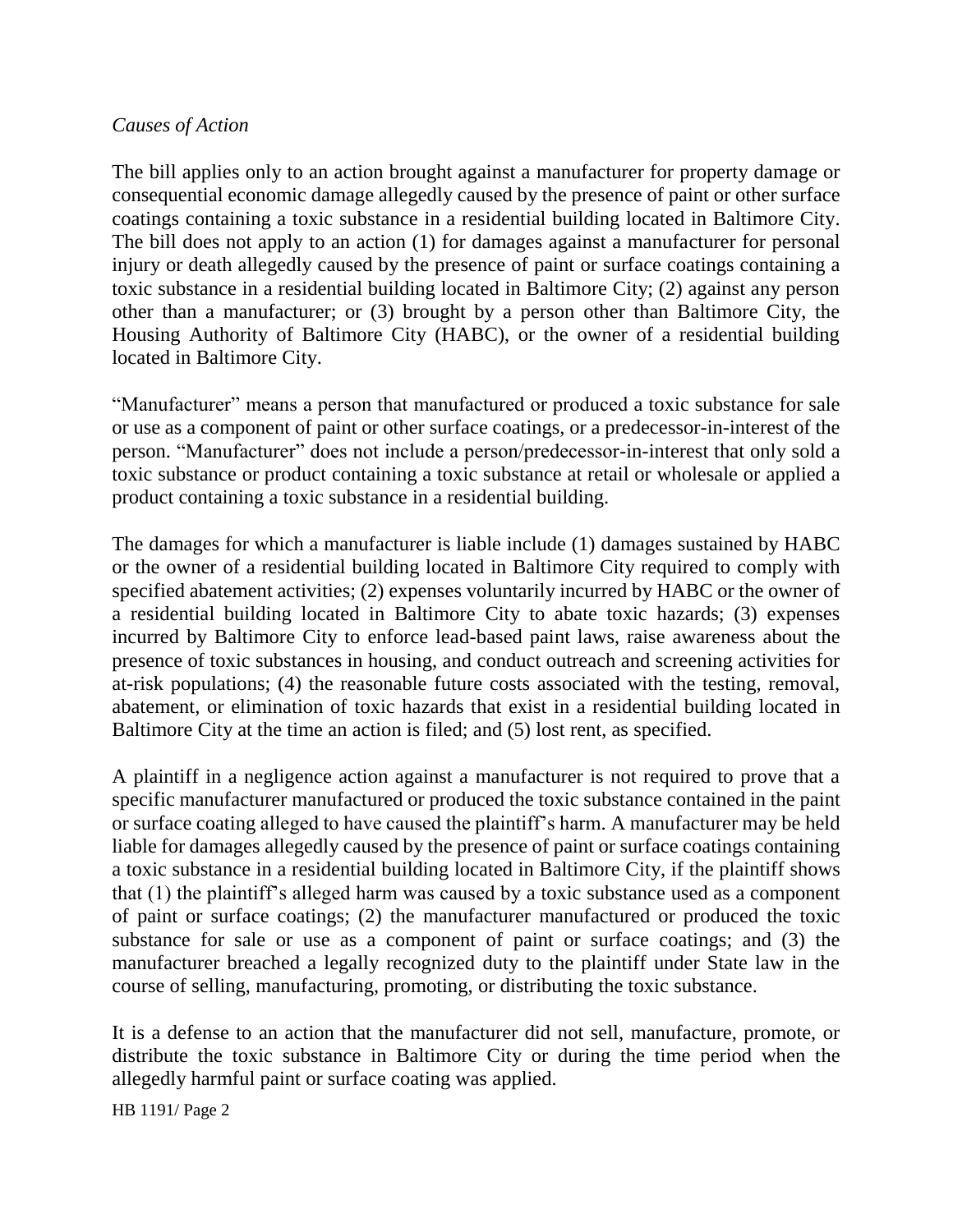If more than one manufacturer is found liable, the liability must be joint and several. However, a manufacturer may reduce its share of liability if it can show that it was responsible for a particular share of the market for a toxic substance during the time period when the paint or surface coating alleged to have caused the plaintiff's harm was applied. If a manufacturer is successful on this point, the court must reduce the manufacturer's share of the verdict to be equal to its market share and hold any other manufacturers that have not made such a showing to be jointly and severally liable for the remaining portion of the verdict.

Failure to join a specific manufacturer in an action does not constitute failure to join a required party for any purpose. A counterclaim or cross-claim may not be filed in an action brought under the bill. However, this does not prohibit a manufacturer from bringing claims against another manufacturer for contribution or indemnification.

An action under the bill is not exclusive and is independent of and in addition to any right, remedy, or cause of action available to any person or public entity to recover damages caused by paint or a surface coating containing a toxic substance.

## **Current Law/Background:**

## *Reduction of Lead Risk in Housing Law (Title 6, Subtitle 8 of the Environment Article)*

Chapter 114 of 1994 established the Lead Poisoning Prevention Program within the Maryland Department of the Environment (MDE). Chapter 114 established a comprehensive plan to regulate compensation for children who are poisoned by lead paint, treat affected residential rental properties to reduce risks, and limit liability of landlords who act to reduce lead hazards in accordance with various regulatory requirements.

If a landlord complies with the regulatory provisions, Chapter 114 provides liability protection, through a qualified offer, by limiting compensation to children who resided in the rental unit to not more than \$7,500 for all medically necessary treatments and to not more than \$9,500 for relocation benefits, for a total of \$17,000. Compliance with Chapter 114 includes having registered with MDE, having implemented all lead risk reduction treatment standards, and having provided notice to tenants about their legal rights and specified lead poisoning prevention information. The liability protection provisions of Chapter 114, however, were rendered invalid by a 2011 Maryland Court of Appeals decision.

## *Court of Appeals Deems Liability Limitation Unconstitutional*

In a decision filed October 24, 2011 (*Jackson et al., v. Dackman Co. et al.*, 422 Md. 357 (2011)), the Court of Appeals ruled that the limits on landlord liability in Chapter 114 are

HB 1191/ Page 3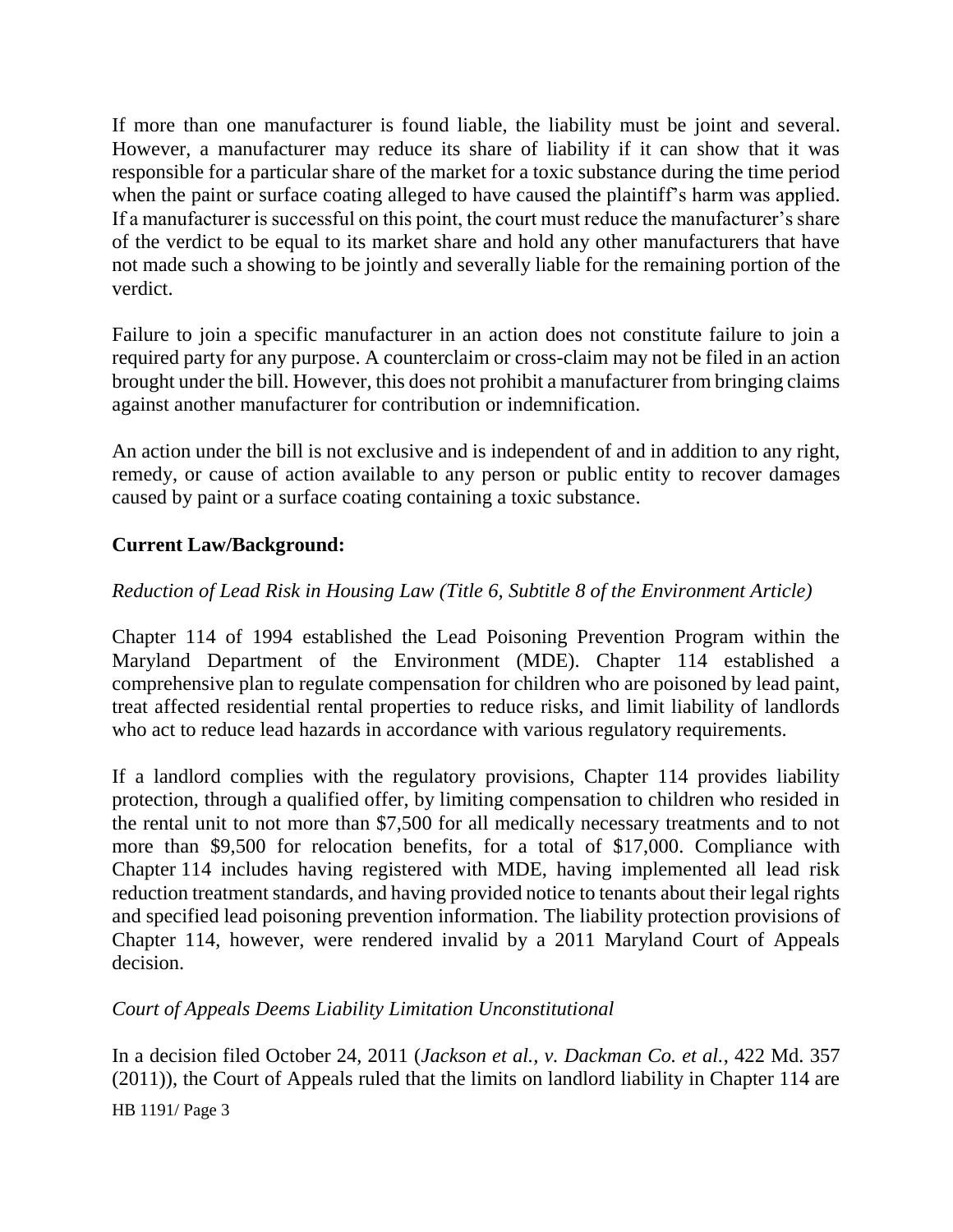unconstitutional because the provisions violate Article 19 of the Maryland Declaration of Rights. Article 19 protects a right to a remedy for an injury and a right of access to the courts. The court stated that the test to be applied under an Article 19 challenge is whether the restriction on a judicial remedy was reasonable. The court found that the \$17,000 remedy available under Chapter 114 was "miniscule" and, thus, not reasonable compensation for a child permanently damaged by lead poisoning. Therefore, the court held the limited liability provisions under Chapter 114 to be invalid under Article 19 because a qualified offer does not provide a reasonable remedy.

### *Collective Liability Standards*

Several courts in the United States have awarded damages based on an alternative, or collective, liability theory. Collective liability theories, which are often referred to as enterprise liability, market-share liability, or industry-wide liability, have been devised to remedy the problem of product identification in tort cases. For example, the California Supreme Court in *Sindell v. Abbott Laboratories*, 26 Cal. 3d 588 (1980) stated that defendants who were negligent in the production and marketing of a dangerous chemical known as DES should bear the cost of the injury, rather than imposing the cost on plaintiffs, notwithstanding that the plaintiffs could not definitely identify which specific manufacturers actually produced the products that caused their injuries.

Maryland courts have generally rejected market-share liability, which allows a plaintiff to recover damages based on a defendant's market share within an industry where that particular defendant's involvement in the plaintiff's injury is uncertain. See, *e.g.*, *Owens-Illinois, Inc. v. Zenobia*, 325 Md. 665 (1992); *Reiter v. Pneumo Abex*, 417 Md. 57 (2010).

**State Fiscal Effect:** Assuming that the State does not conduct relevant abatement on residential buildings that it owns in Baltimore City, the bill is not expected to materially affect State finances. Baltimore City, HABC, and the owner of a residential building in Baltimore City are the eligible plaintiffs under the bill. Damages that may be claimed include abatement costs, compliance costs, repairs, future abatement costs, and lost rent.

The Department of Housing and Community Development (DHCD) owns residential buildings in Baltimore City that it makes available for purchase by homebuyers, nonprofit organizations, and public housing authorities. Information is not readily available as to whether DHCD engages in relevant abatement activities prior to selling these properties. Should DHCD engage in these activities prior to sale or while owning these properties, pursue civil action against manufacturers under the bill, and recover damages that DHCD would otherwise not be able to recover absent the bill, then general fund revenues increase by an indeterminate amount, depending on damages claimed and awarded.